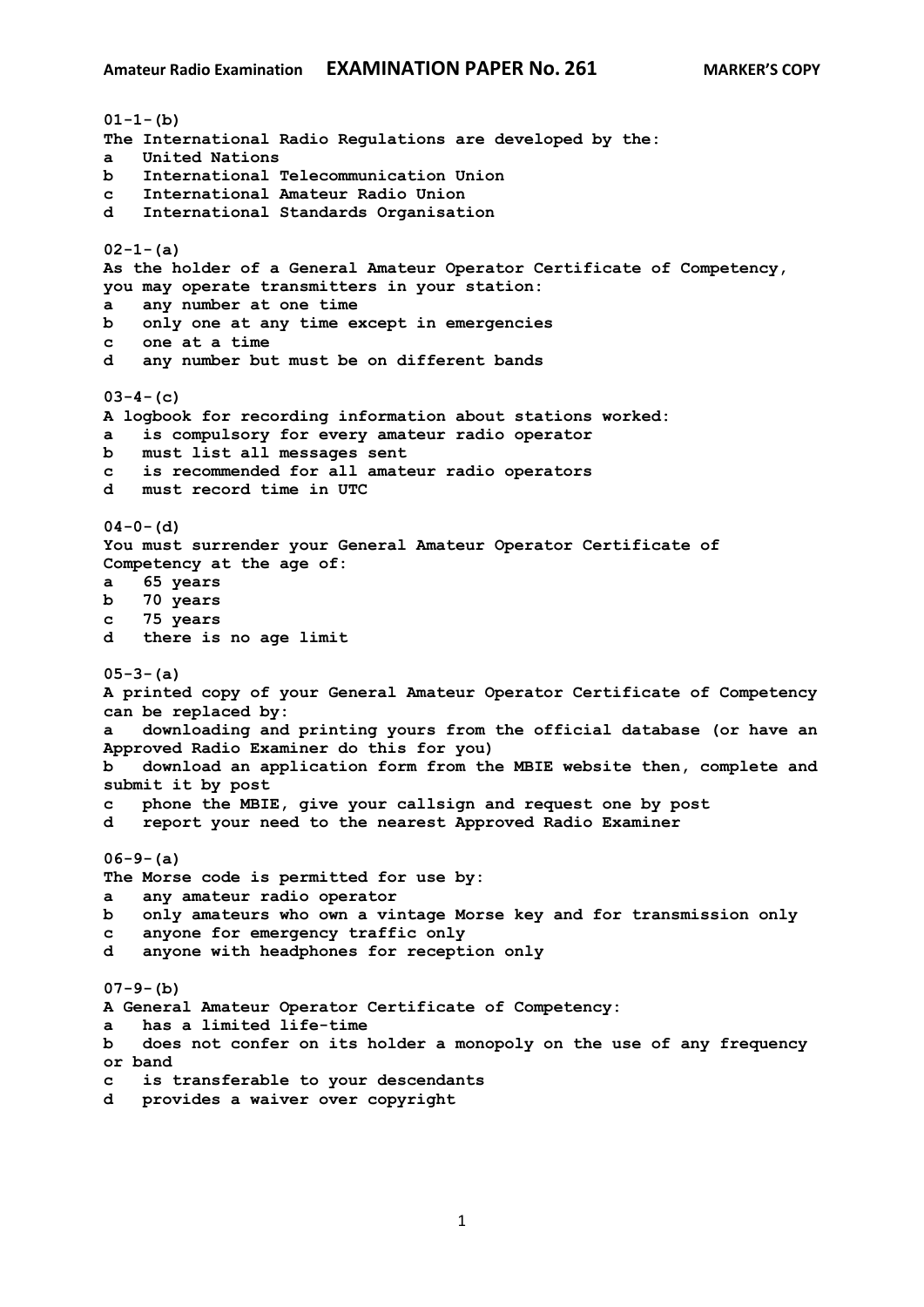```
08-3-(b)
In New Zealand, the "40 metre band" frequency limits are:
a 7.10 to 7.20 MHz
b 7.00 to 7.30 MHz
c 7.00 to 7.35 MHz
d 7.00 to 7.40 MHz
09-8-(c)
When the Amateur Service is a secondary user of a band and another 
service is the primary user, this means:
a nothing at all, because all services have equal rights to operate
b amateurs may only use the band during declared emergencies
c the band may be used by amateurs provided harmful interference is not 
caused to other services
d you may increase transmitter power to overcome any interference
10-2-(c)
In the classic model of the atom:
a the neutrons and the electrons orbit the nucleus
b the protons and the neutrons orbit the nucleus in opposite directions
c the electrons orbit the nucleus
d the protons orbit around the neutrons
11-6-(d)
An electrical insulator:
a lets electricity flow through it in one direction
b lets electricity flow through it
c lets electricity flow through it when light shines on it
d does not let electricity flow through it
12-0-(d)
The unit of impedance is the:
a farad
b ampere
c henry
d ohm
13-5-(b)
A current of 2 ampere flows through a 16 ohm resistance. The applied 
voltage is:
a 8 volt
b 32 volt
c 14 volt 
d 18 volt 
14-1-(a)
A circuit has a total resistance of 100 ohm and 50 volt is applied across 
it. The current flow will be:
a 500 mA
b 50 mA
c 2 ampere
d 20 ampere
```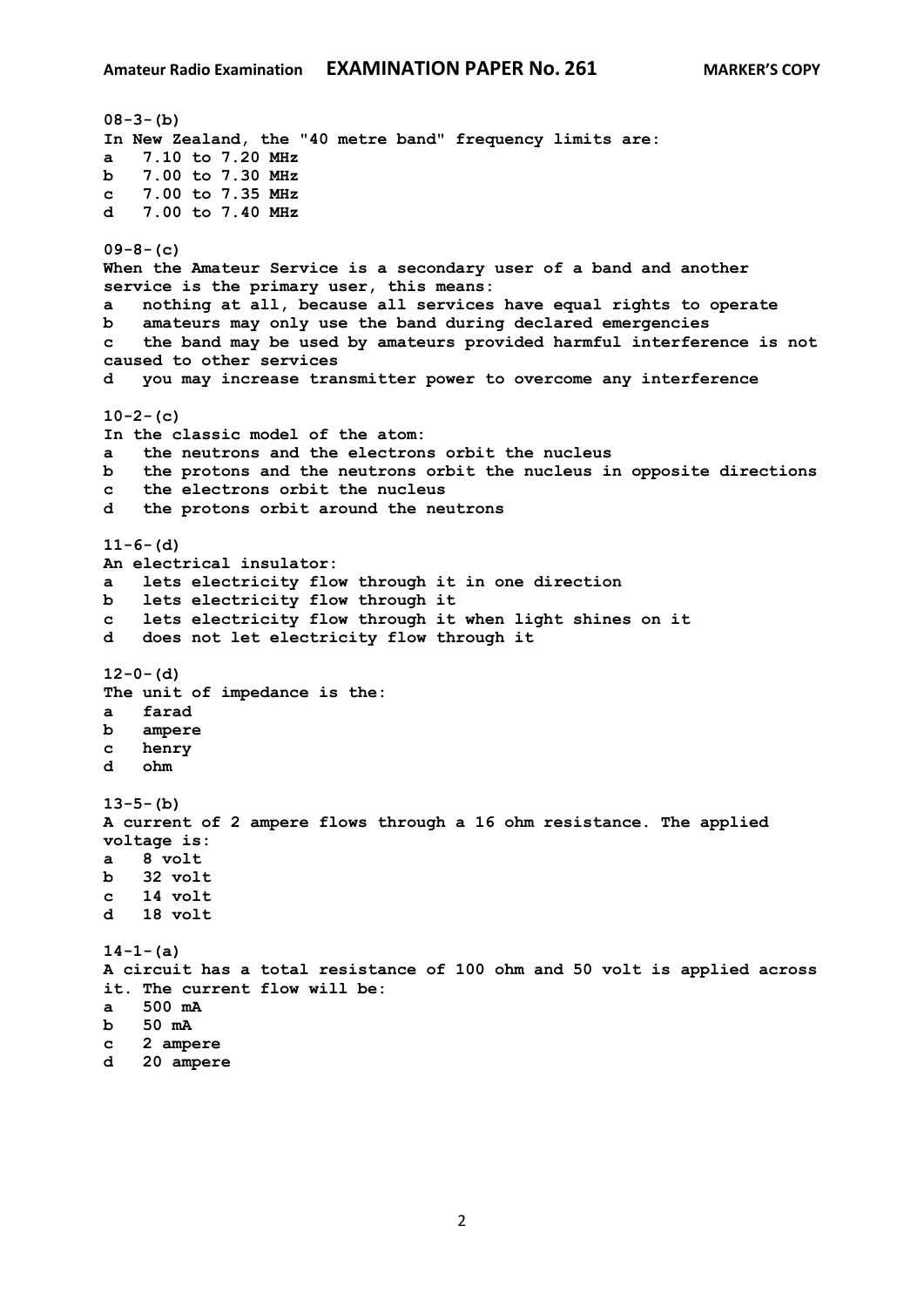```
15-0-(c)
The total resistance in a parallel circuit:
a depends upon the voltage drop across each branch
b could be equal to the resistance of one branch
c is always less than the smallest branch resistance
d depends upon the applied voltage
16-6-(c)
If ten resistors of equal value R are wired in parallel, the total 
resistance is:
a R
b 10R
c R/10
d 10/R 
17-3-(a)
The following combination of 28 ohm resistors has a total resistance of 
42 ohm:
a a combination of two resistors in parallel, then placed in series 
with another resistor
b a combination of two resistors in parallel, then placed in series 
with another two in parallel
c three resistors in series
d three resistors in parallel
18-3-(b)
When two 1000 ohm 5 watt resistors are connected in parallel, they can 
dissipate a maximum total power of:
a 40 watt
b 10 watt 
c 20 watt
d 5 watt
19-1-(b)
The following two electrical units multiplied together give the unit 
"watt":
a volt and farad
b volt and ampere
c farad and henry 
d ampere and henry
20-8-(a)
The "rms voltage" of a sinewave signal is:
a 0.707 times the peak voltage
b half the peak voltage
c 1.414 times the peak voltage
d the peak-to-peak voltage
21-3-(c)
Two metal plates separated by air form a 0.001 uF capacitor. Its value 
may be changed to 0.002 uF by:
a making the plates smaller in size
b moving the plates apart
c bringing the metal plates closer together
d touching the two plates together
```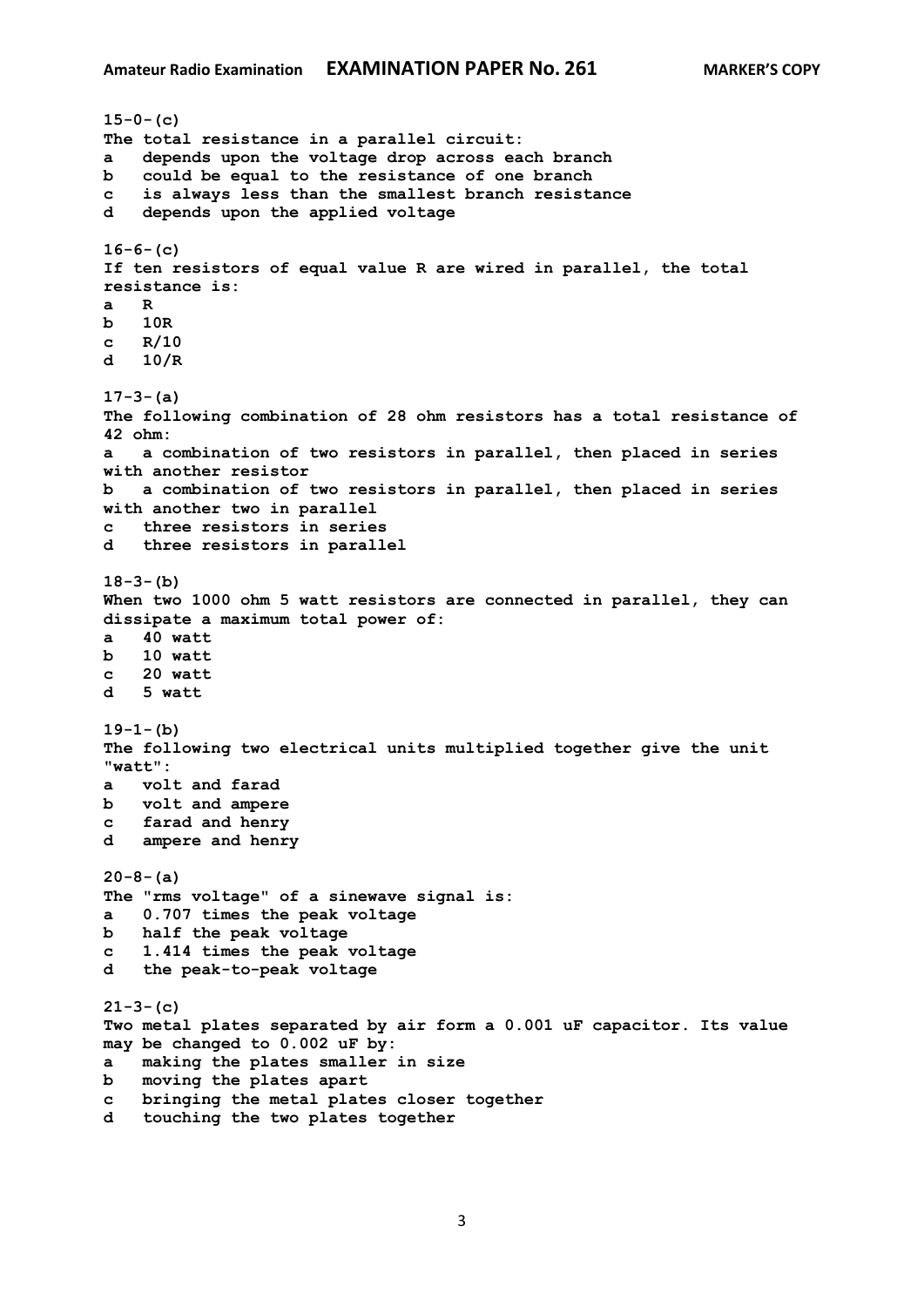**22-4-(a) A transformer with 500 turns on the primary winding and 50 turns on the secondary winding has its primary winding connected to 230 volt AC mains. The voltage across the secondary is: a 23 volt b 10 volt c 110 volt d 2300 volt 23-6-(a) The correct colour coding for the phase wire in a flexible mains lead is: a brown b blue c yellow and green d white 24-5-(c) A low-level signal is applied to a transistor circuit input and a higherlevel signal is present at the output. This effect is known as: a detection b modulation c amplification d rectification 25-7-(c) To bias a transistor to cut-off, the base must be: a at the collector potential b mid-way between collector and emitter potentials c at the emitter potential d mid-way between the collector and the supply potentials 26-2-(c) This semiconductor device has characteristics most similar to a triode valve: a junction diode b zener diode c field effect transistor d bipolar transistor 27-6-(b) An ammeter should not be connected directly across the terminals of a 12 volt car battery because: a no current will flow because no other components are in the circuit b the resulting high current will probably destroy the ammeter c the battery voltage will be too low for a measurable current to flow d the battery voltage will be too high for a measurable current to flow 28-1-(d) The input to an amplifier is 1 volt rms and output 100 volt rms. Assuming the same impedances, this is an increase of: a 10 dB b 20 dB c 100 dB d 40 dB**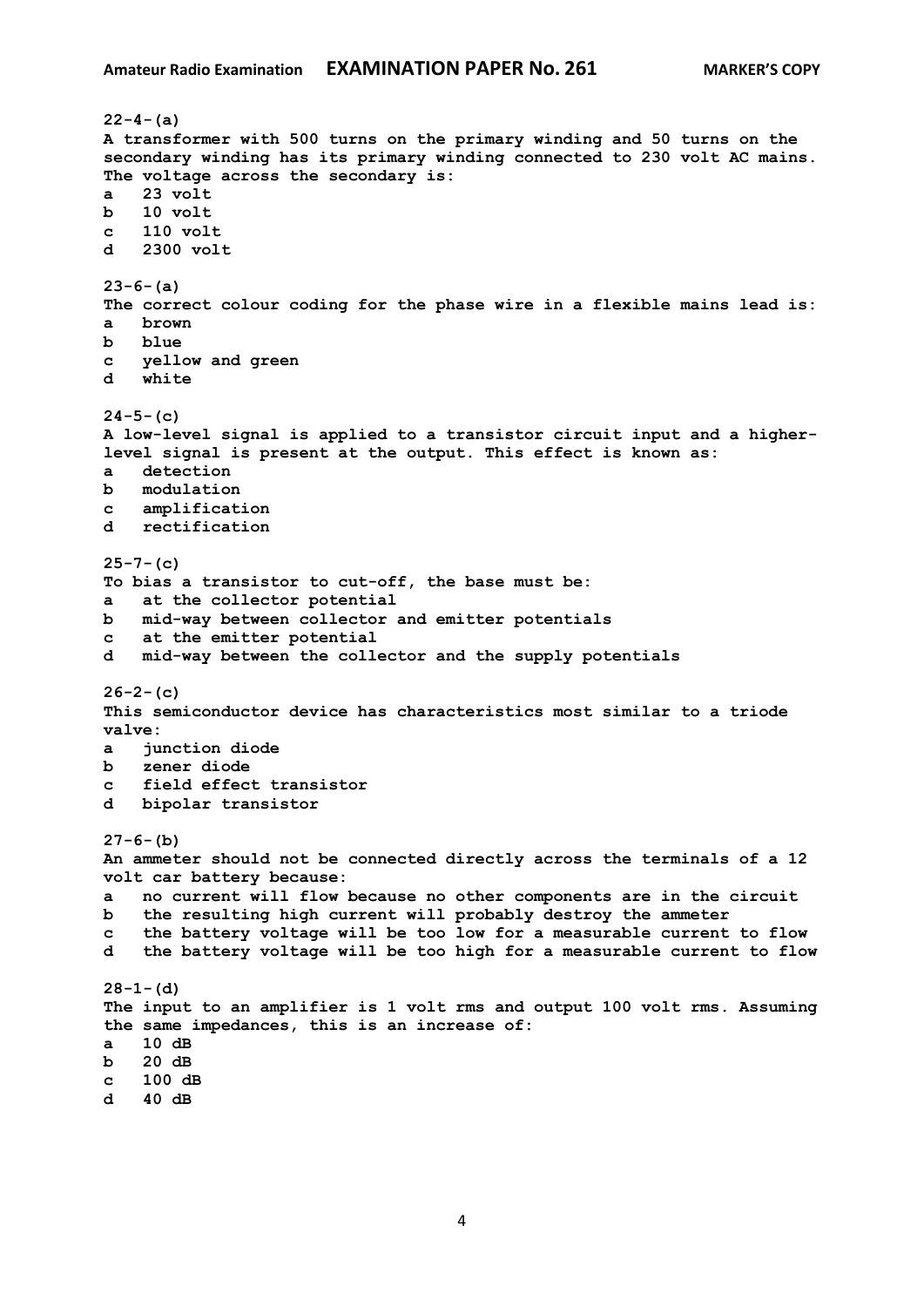```
29-4-(d)
In an HF station, the "linear amplifier" is:
a an amplifier to remove distortion in signals from the transceiver
b an amplifier with all components arranged in-line
c a push-pull amplifier to cancel second harmonic distortion
d an optional amplifier to be switched in when higher power is required
30-2-(d)
In a frequency modulation receiver, the output of the high frequency 
oscillator is fed to the:
a radio frequency amplifier
b limiter
c antenna
d mixer
31-2-(c)
In a single sideband and CW receiver, this is connected to the radio 
frequency amplifier and the high frequency oscillator:
a the beat frequency oscillator
b the product detector
c the mixer
d a filter
32-2-(d)
Of two receivers, the one capable of receiving the weakest signal will 
have:
a an RF gain control
b the loudest audio output
c the greatest tuning range
d the least internally generated noise
33-1-(a)
A stage in a receiver with input and output circuits tuned to the 
received frequency is the:
a RF amplifier
b local oscillator
c audio frequency amplifier
d detector
34-1-(b)
A superhet receiver, with an IF at 500 kHz, is receiving a 14 MHz signal. 
The local oscillator frequency is:
a 19 MHz
b 14.5 MHz
c 500 kHz
d 28 MHz 
35-0-(d)
A communications receiver provides a choice of four IF bandpass filters 
installed in it, one at 250 Hz, one at 500 Hz, one at 2.4 kHz, and one at 
6 kHz. If you were listening to a single sideband transmission, you would 
use:
a 250 Hz
b 6 kHz
c 500 Hz
d 2.4 kHz
```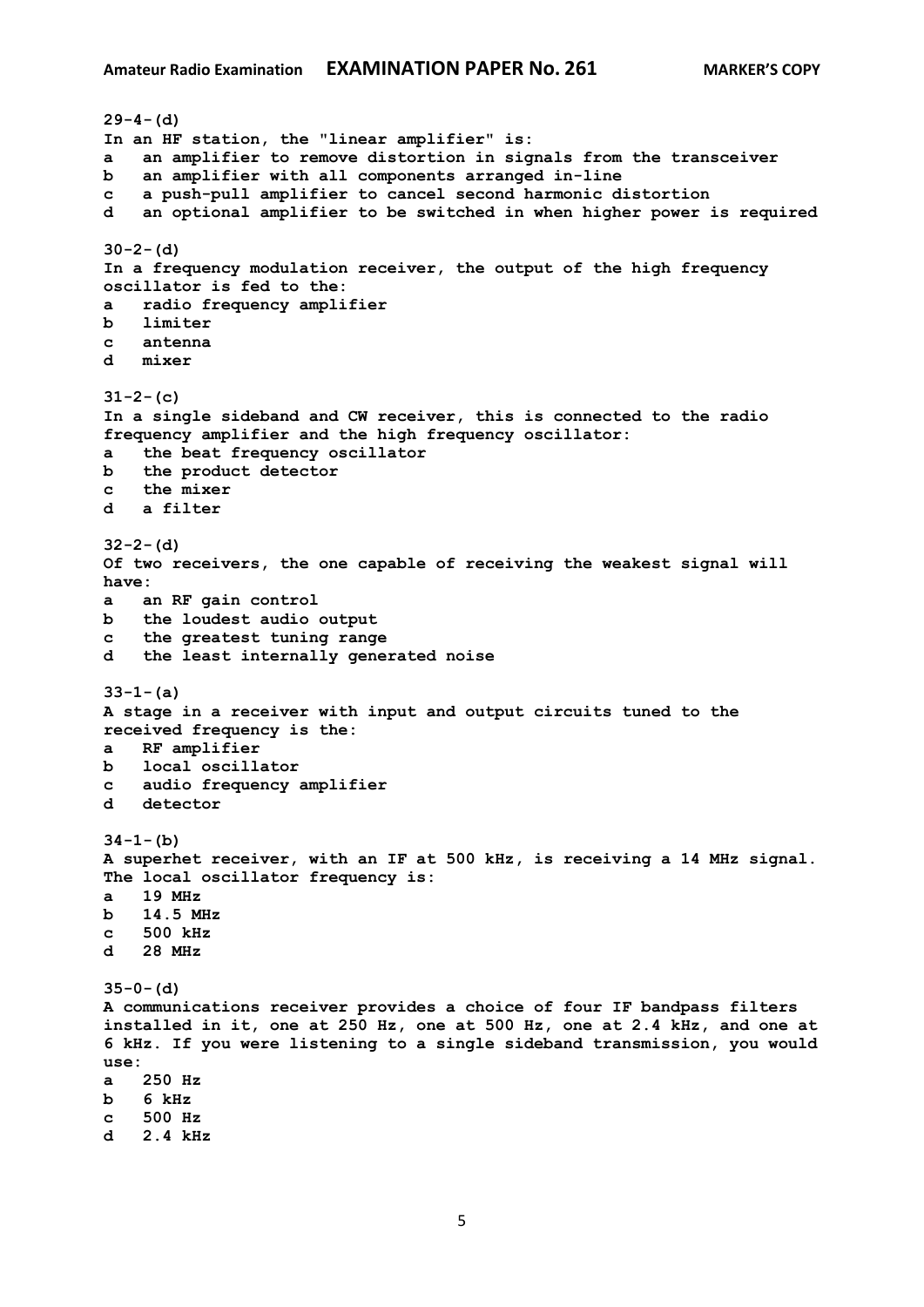```
36-8-(c)
The term for the reduction in receiver sensitivity caused by a strong 
signal near the received frequency is:
a cross-modulation interference
b squelch gain rollback
c desensitisation
d quieting
37-9-(a)
In a CW transmitter, this is located between the master oscillator and 
the power amplifier:
a driver/buffer
b audio amplifier
c power supply
d telegraph key
38-7-(a)
In a single sideband transmitter, the output of the variable frequency 
oscillator is connected to the:
a mixer
b antenna
c balanced modulator
d linear amplifier
39-8-(d)
The output power rating of a linear amplifier in a SSB transmitter is 
specified by the:
a peak DC input power
b mean AC input power
c unmodulated carrier power
d peak envelope power
40-1-(b)
The third harmonic of 7 MHz is:
a 10 MHz
b 21 MHz
c 14 MHz
d 28 MHz
41-1-(a)
Parasitic oscillations are to be avoided because:
a they cause possible interference to other users of the radio 
frequency spectrum
b they do not radiate very far
c some cannot be adequately controlled
d they do not always follow your modulation
42-2-(d)
The following unit in a DC power supply performs a smoothing operation:
a a fuse
b a crowbar
c a full-wave diode bridge
d an electrolytic capacitor
```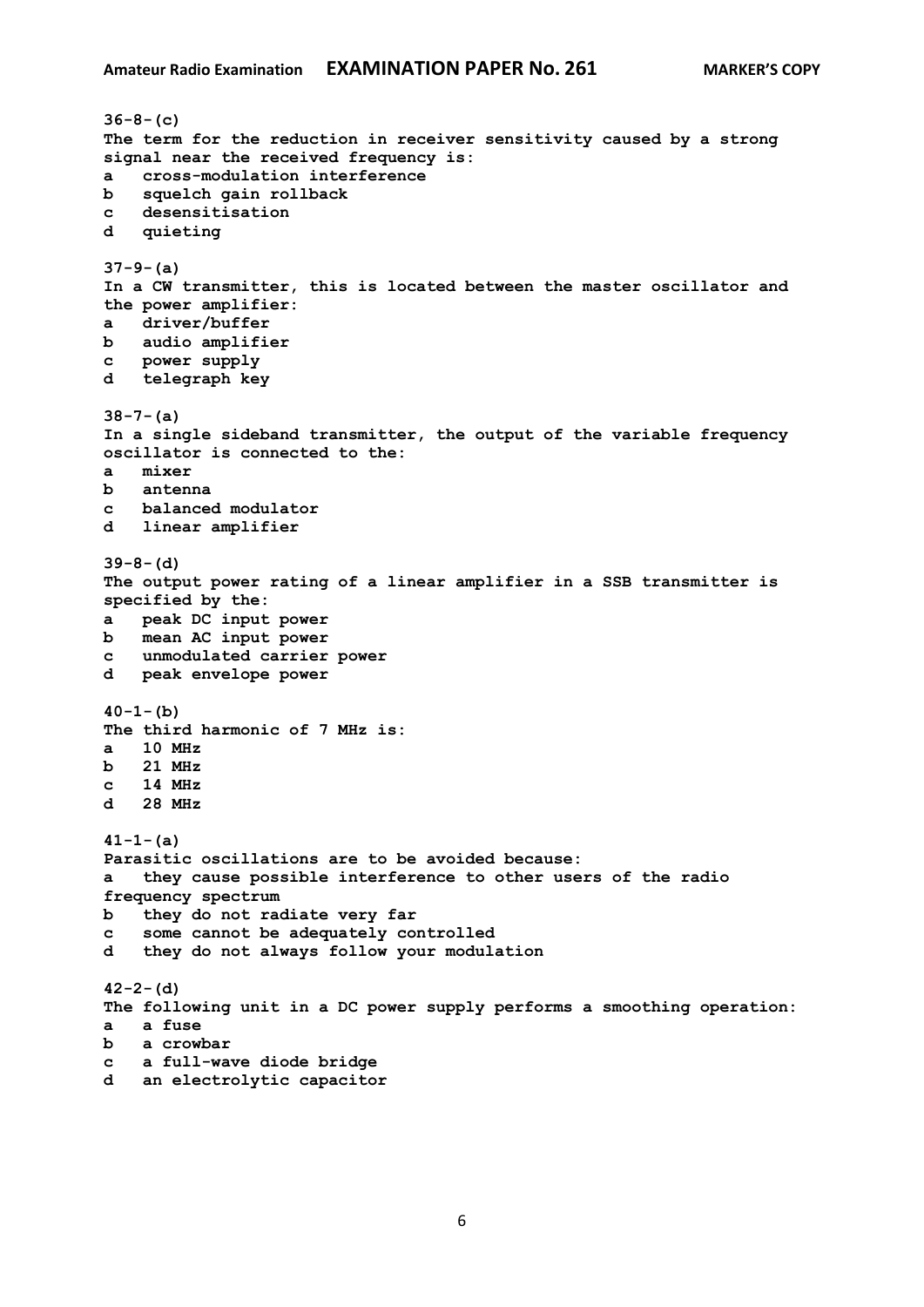**43-9-(a) The purpose of a series pass transistor in a regulated power supply is to: a maintain the output voltage at a constant value b work as a surge multiplier to speed up regulation c amplify output voltage errors to assist regulation d suppress voltage spikes across the transformer secondary winding 44-2-(d) The accepted way to call "CQ" with a SSB transceiver is: a "This is ZL1XXX calling CQ CQ CQ" b "CQ to anyone, CQ to anyone, I am ZL1XXX" c "CQ CQ CQ CQ CQ this is New Zealand" d "CQ CQ CQ this is ZL1XXX ZL1XXX ZL1XXX" 45-0-(d) You are mobile and talking through a VHF repeater. The other station reports that you keep "dropping out". This means: a your signal is drifting lower in frequency b your voice is too low-pitched to be understood c you are not speaking loudly enough d your signal does not have enough strength to operate the repeater 46-3-(a) "RIT" stands for: a receiver incremental tuning b receiver interference transmuter c range independent transmission d random interference tester 47-2-(d) The "Q signal" requesting the other station to send slower Morse code is: a QRL b QRN c QRM d QRS 48-9-(a) A result of mismatch between the power amplifier of a transmitter and the antenna is: a reduced antenna radiation b radiation of key clicks c lower modulation percentage d smaller DC current drain 49-6-(d) This type of transmission line will exhibit the lowest loss: a twisted flex b coaxial cable c mains cable**

**d open-wire feeder**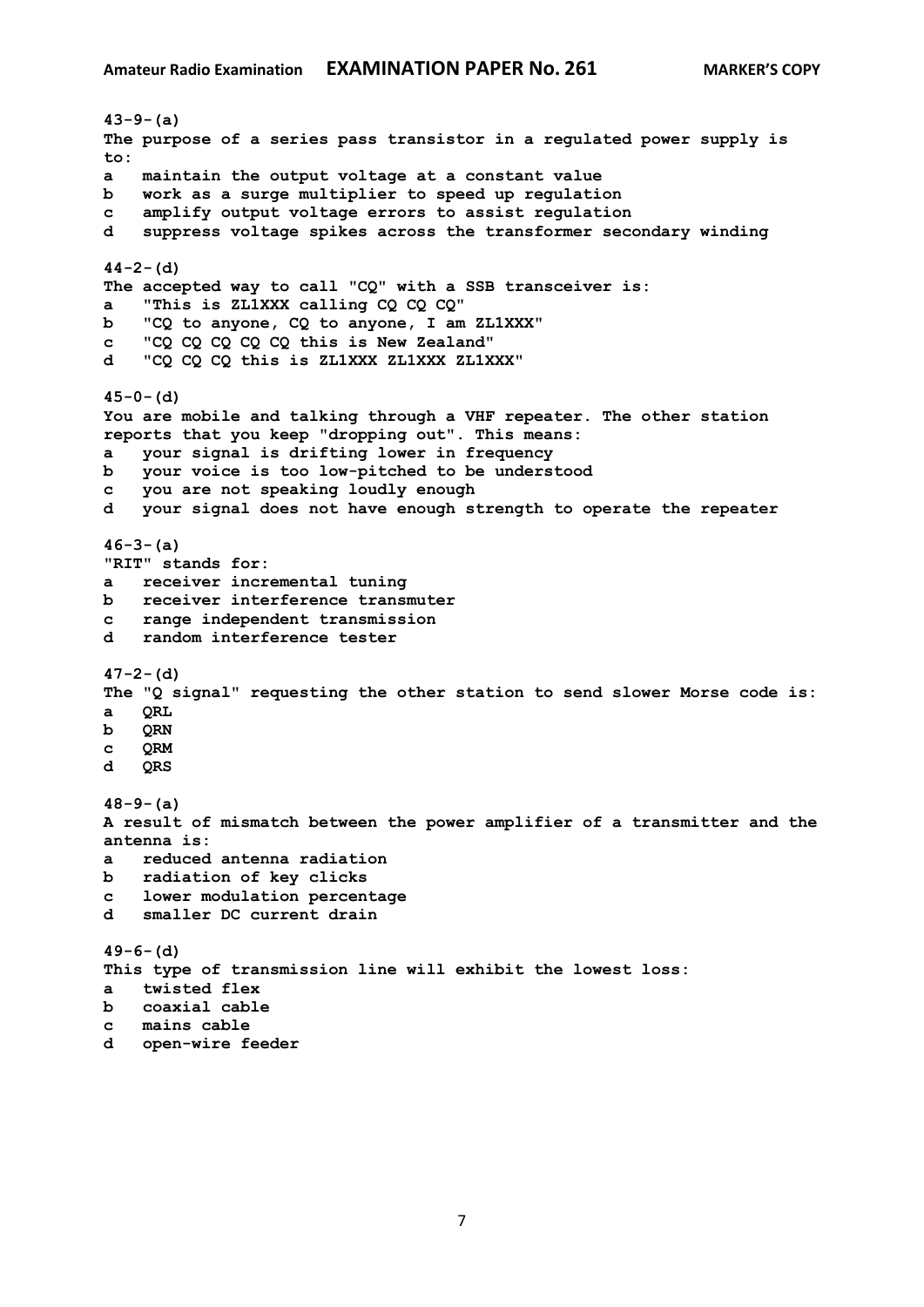```
50-4-(d)
A centre-fed dipole antenna for HF working can be made to operate on 
several bands, if the following item is installed at points in each leg:
a a capacitor
b an inductor
c a fuse
d a parallel-tuned trap
51-2-(d)
An antenna which transmits equally well in all compass directions is a:
a dipole with a reflector only
b dipole with director only
c half-wave horizontal dipole
d quarter-wave grounded vertical
52-1-(a)
A half-wave antenna cut for 7 MHz can be used on this band without 
change:
a 15 metre
b 10 metre
c 20 metre
d 80 metre
53-8-(c)
A more important consideration when selecting an antenna for working 
stations at great distances is:
a sunspot activity
b impedance
c angle of radiation
d bandwidth
54-5-(a)
That portion of HF radiation which is directly affected by the surface of 
the earth is called:
a ground wave
b local field wave
c inverted wave
d ionospheric wave
55-2-(d)
One of the ionospheric layers splits into two parts during the day and 
are called the:
a A & B
b D1 & D2
c E1 & E2
d F1 & F2
56-5-(a)
The ionosphere:
a is formed from layers of ionised gases around the earth
b is a magnetised belt around the earth
c consists of magnetised particles around the earth
d is a spherical belt of solar radiation around the earth
```